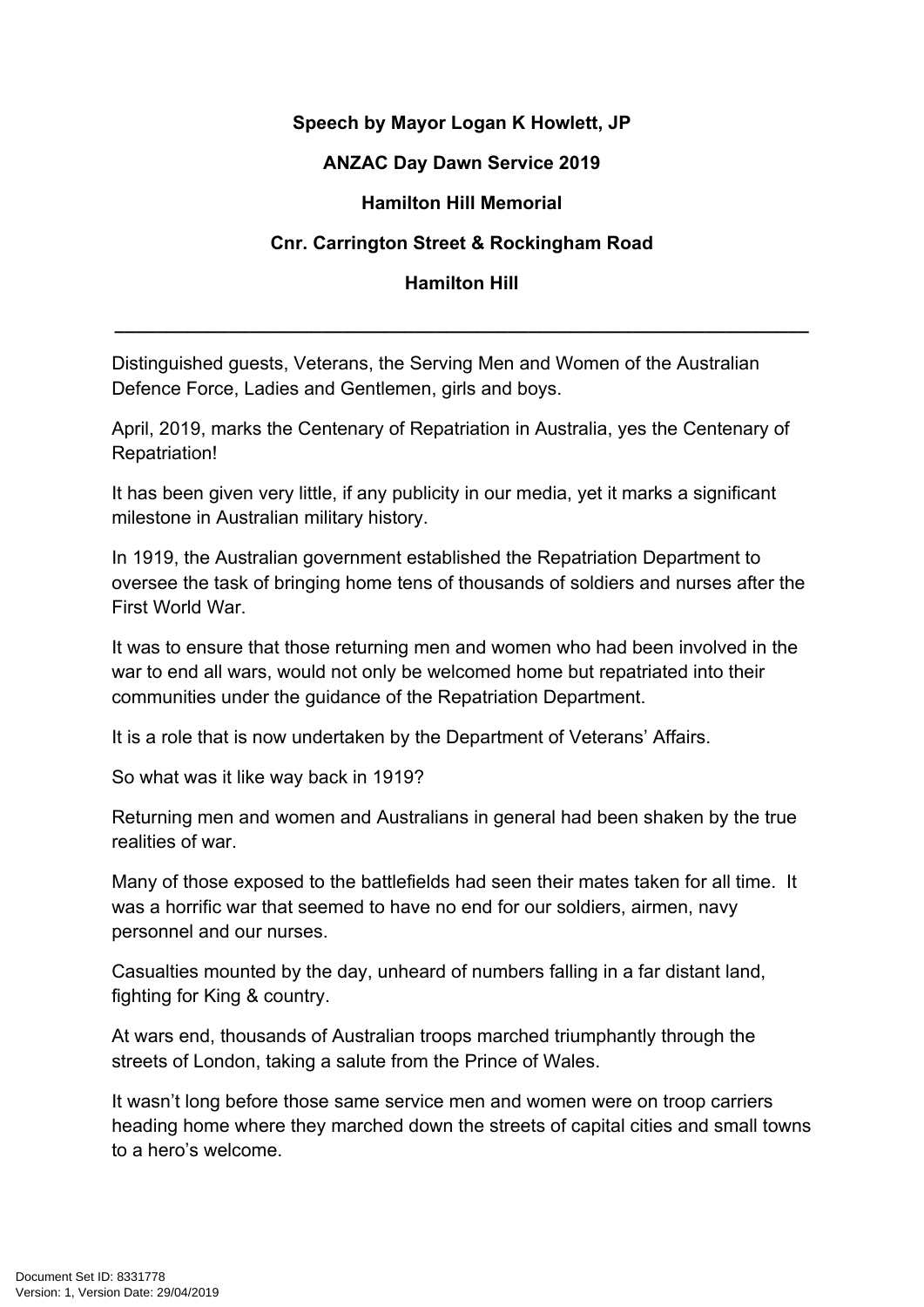Such were the celebrations at wars end involving ticker tape parades, music and songs that had connected those on the battlefields to their families at home - uniting people in their beliefs, and inspiring those who had left home and family to fight that for a brief moment, time stood still.

It was songs such as 'It's a Long Way to Tipperary', 'Over There', 'The Long, Long Trail a Winding', and 'Keep the Home Fires Burning' to name a few of the most popular had inspired one and all during those long years where the war had prevailed.

While these songs united communities it was the repatriation of those returning home that held the spotlight.

In Western Australia, Lemnos Hospital in Shenton Park where its architectural design and surrounding landscaped gardens consisting mainly of Aleppo Pine trees provided the highest standards of care for our returning soldiers who were suffering from mental health related matters and shell shock.

Similarly, Sunset Hospital previously known as Claremont's Old Men's Home, in Dalkeith provided a home for many a returning service man in their later lives, its buildings designed along the lines of military architecture with spacious gardens and unsurpassed views of the Swan River.

Hollywood Repatriation Hospital, now known as Hollywood Private Hospital was built in 1941 ostensibly as a place to care for service men and women – it was originally known as a military hospital.

In 1947 it became known as the 'Repatriation General Hospital, Hollywood and came under the then Repatriation Commission providing medical services for veterans and war widows.

Today, Hollywood Private Hospital continues to honour its special connection with veterans with all wards and units having been renamed after Western Australians who were awarded the Victoria Cross and George Cross medals of honour.

It also provides a continuing medical service to many veterans and war widows.

However, returning service men and women also went home to be cared for by family, while others entered facilities in country towns and a few made their way to places like the Banskia woodlands and wetlands in the Perth Metropolitan area to live out their remaining days.

The peace and tranquillity of these localities meant they could escape from the 'noise' of every-day life, particularly those who were suffering from shell shock.

As we commemorate the Centenary of Repatriation in Australia the challenge for the Department of Veterans Affairs and the entire community is;